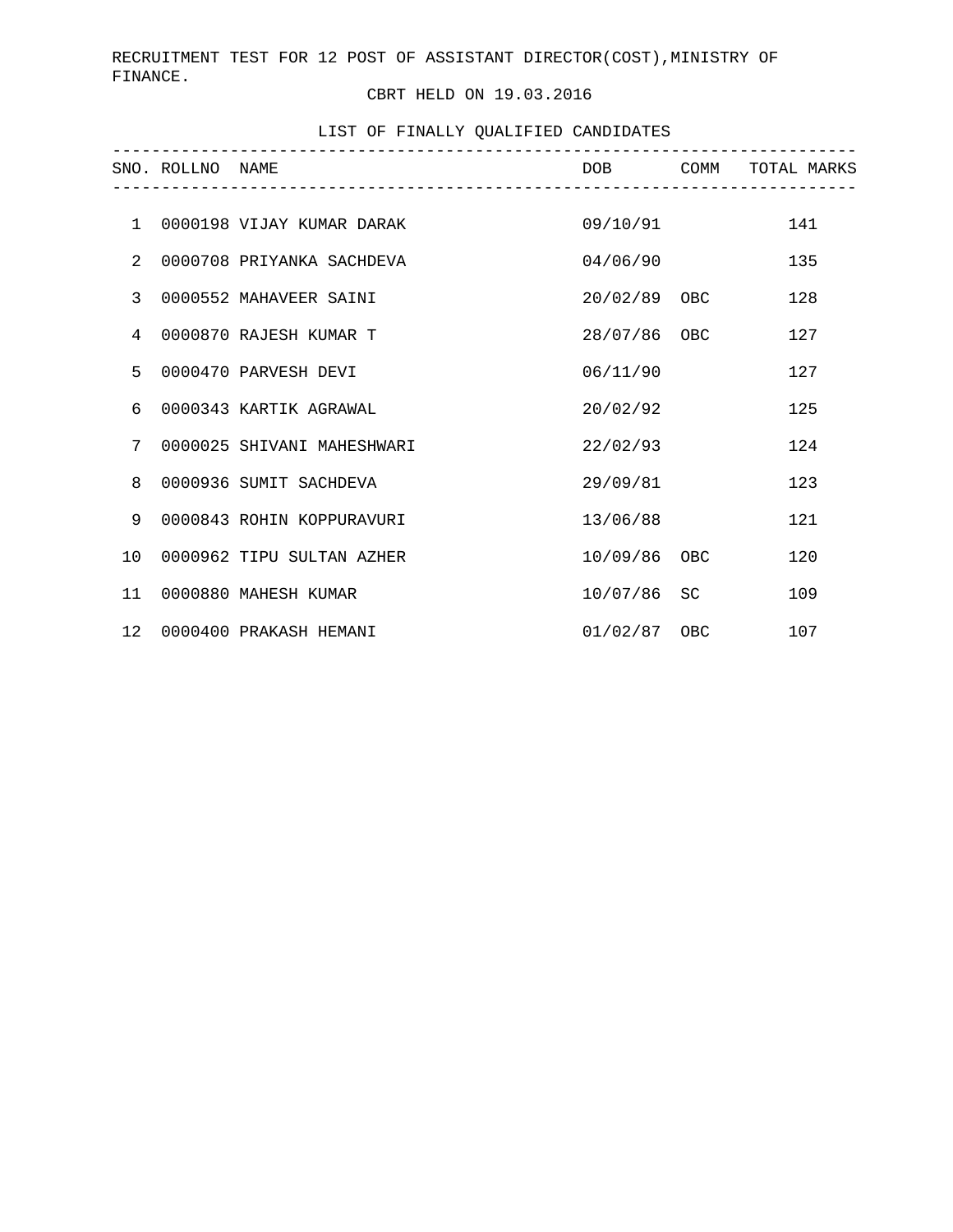RECRUITMENT TEST FOR 12 POST OF ASSISTANT DIRECTOR(COST),MINISTRY OF FINANCE.

CBRT HELD ON 19.03.2016

LIST OF CANDIDATES IN RESERVE PANEL

|   | SNO. ROLLNO | NAME                      | <b>DOB</b> | COMM | TOTAL MARKS |
|---|-------------|---------------------------|------------|------|-------------|
|   |             |                           |            |      |             |
|   |             | 0000717 RAHUL KUMAR       | 01/08/87   |      | 120         |
| 2 |             | 0000899 AMANDEEP SINGLA   | 06/02/89   |      | 120         |
|   |             | 0001059 BT PRASANNA KUMAR | 19/12/89   |      | 118         |